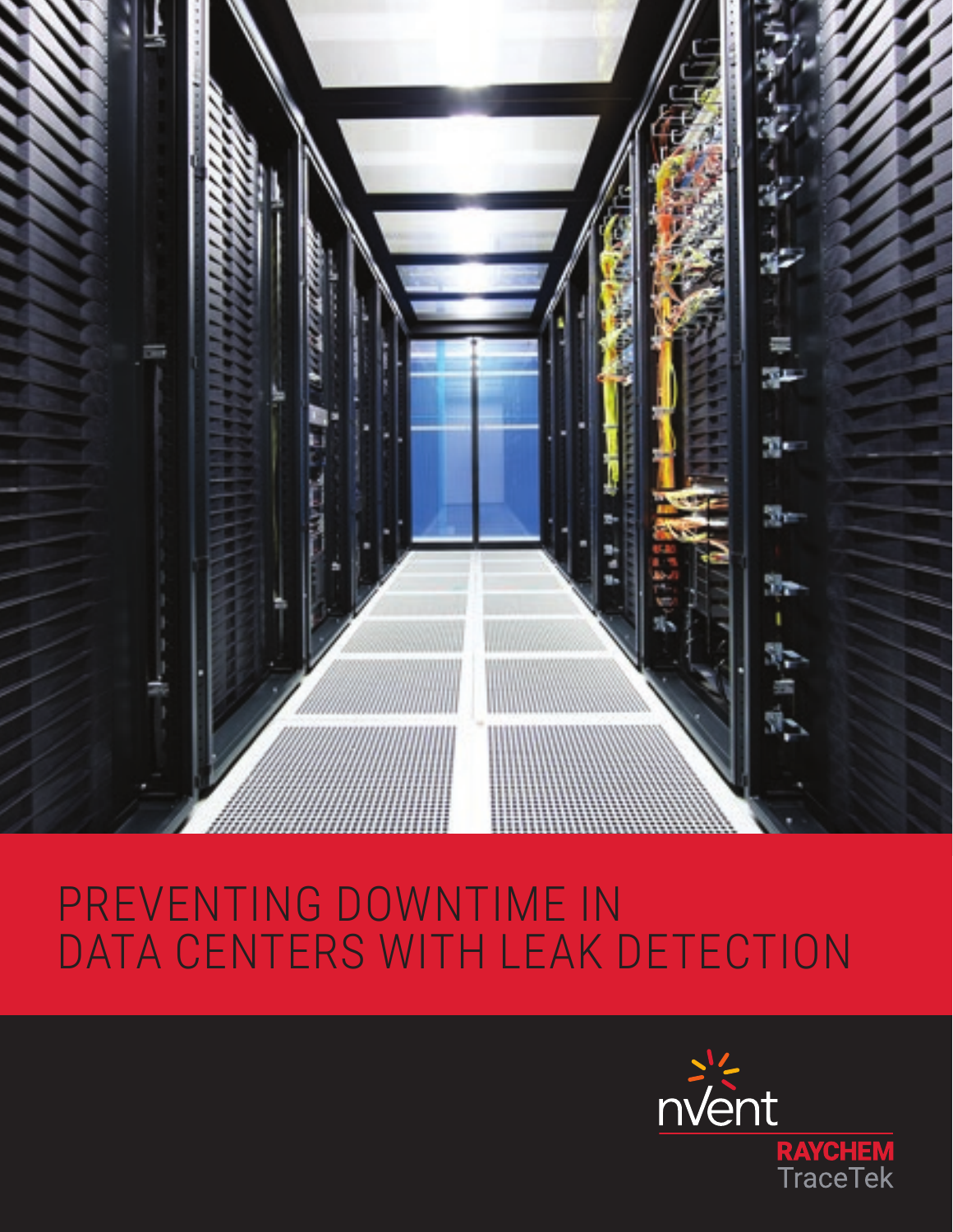Abstract – Data centers are designed to provide continuous uptime for mission-critical applications in nearly every aspect of business, commerce, and communications. Although data centers typically have multiple safeguards and levels of redundancy to monitor, protect and maintain their integrity, unplanned outages can still occur. In 2016 the average cost of a data center outage was \$740,357.1 Water, heat, computer room air conditioning (CRAC) failures and weather contribute 21% of unplanned outages. Water damages in the U.S. alone cost insurance companies over \$2.5 billion a year in claims.<sup>2</sup> As data center sizes and computing power density have grown, the dependence on liquid cooled CRAC has likewise grown along with their added risk of liquid leaks. Fortunately, leaks can be easily identified before they cause serious problems or outages. Leak detection technologies include systems for water, chemicals and fuels all of which may be needed for data centers. This paper describes various methods of timely detecting, locating and communicating leak information so as to either prevent or minimize outages.

Index Terms – Leak Detection, Data Centers, nVent RAYCHEM TraceTek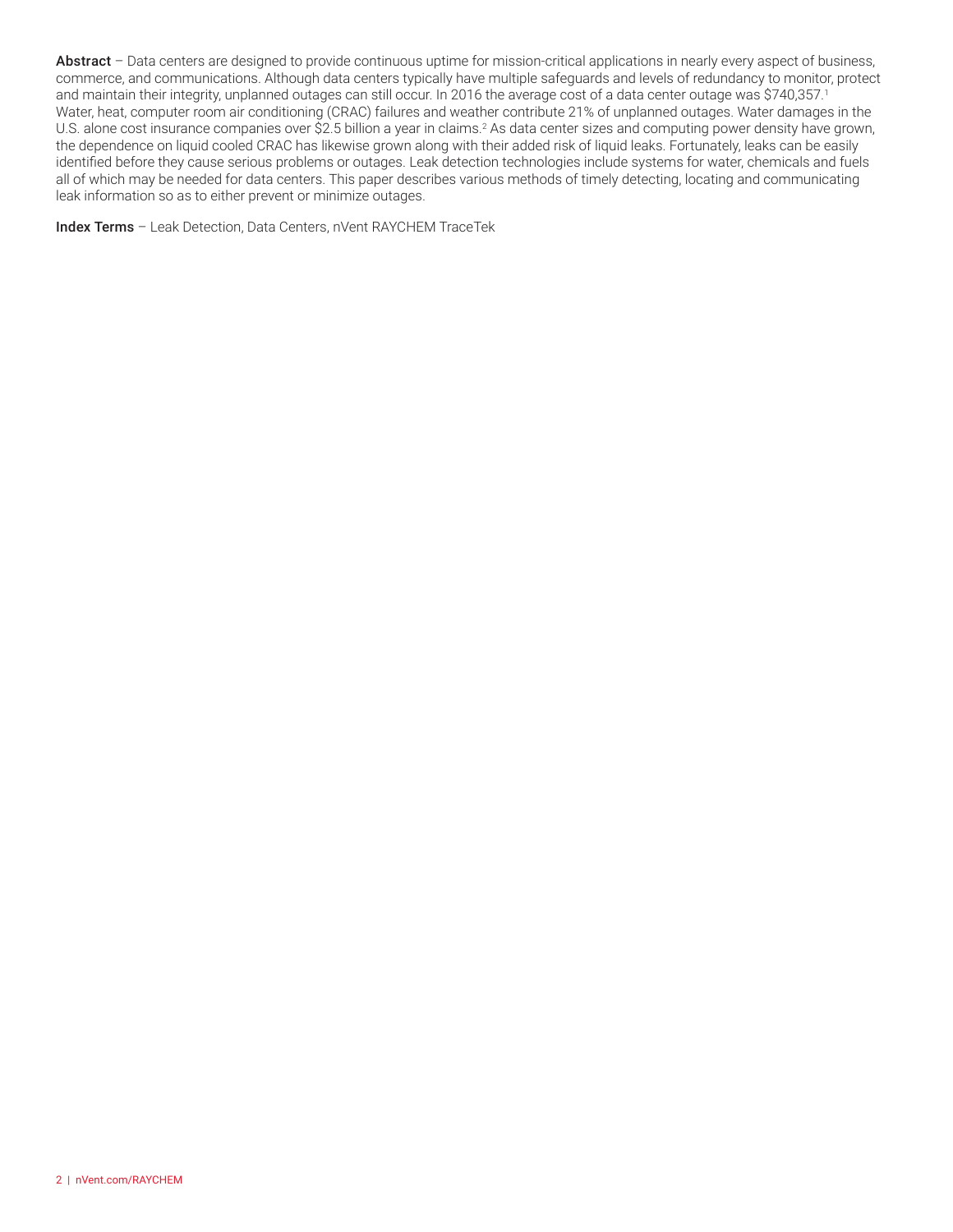# **I. INTRODUCTION**

Although they are rarely seen or thought of by the average individual, data centers are critical to nearly every aspect of our day to day existence.



*Figure 1. Typical Data Center*

Businesses rely on data centers for banking, manufacturing, selling and promoting products and services. Our communication systems use them for transmitting voice, data, and video. The world wide web and "the cloud" are vast interconnected collections of data centers used for countless transactions and uses. Apple's 1.3 million square foot Mesa data center is but one example of a massive fortress filled with seemingly endless stretches of servers and computer equipment. Similar data centers are used by Google, Amazon, IBM, and numerous other web dependent companies. These purpose-built facilities are specifically designed with security and leak detection and prevention in mind. However, many data centers are located in standard commercial buildings or retrofitted warehouses where their mission critical requirements may be challenged by unknown or less understood leak sources. In those cases, careful leak detection and prevention designs are that much more important.

Since data centers have a critical need to operate reliably 24/7 they depend on many forms of monitoring and backup systems. These systems generate significant amounts of heat, which in turn makes keeping them cool an important aspect of their operation. The global market for data center cooling has grown from \$4.3B in 2014 to an estimated \$6.4B in 2019. North America represents 30% of the market and is growing at more than 9% per year as depicted in Figure 2.3



**North America Data Center Cooling** 

*Figure 2. North America Data Center Cooling Market*

The number of data centers is a major contributor to cooling growth. However, the demand for more and faster data using the same rack space is driving towards increased processor densities and speeds which further increase the resulting heat generation and cooling needs. Even with more energy efficient processors, cooling systems that previously relied on air have been shifting to liquid cooling technologies. Ironically, many of the old liquid cooling techniques used by mainframe computers decades ago are now being used for servers. Google, for example, uses a complex combination of air handling and chilled-water cooling coils to keep their data centers operating at the optimal temperature and humidity. As liquid leaks can play havoc with electronics, leak detection is critical for such systems.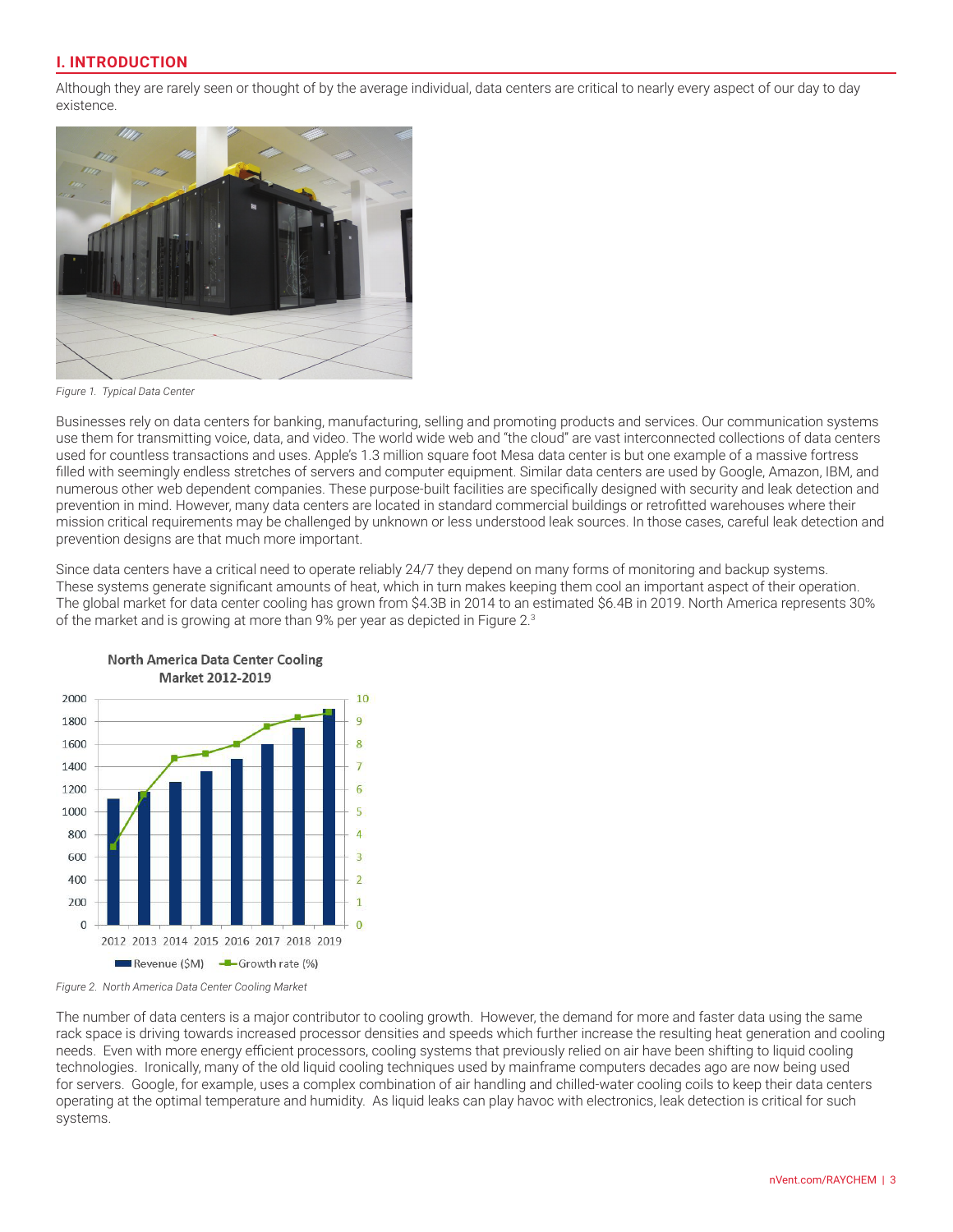## **II. LEAK DETECTION**

#### A. Typical Leak Detection Systems

Besides data centers, leak detection systems have been used for a wide variety of uses in buildings for decades. Figure 3 identifies the wide use of leak detection systems used in commercial buildings.



*Figure 3. Typical Leak Detection in Buildings*

In most cases, systems used to detect potential water leaks are located at or near possible sources such as HVAC equipment, lavatories, below ground foundations or basements, or water supplies. Additionally, leak detection may be used in critical parts of the buildings near document storage areas or places where expensive artwork or furnishings are located. Liquid chemicals or diesel fuel leaks in backup generator rooms may also be monitored for leaks. All of these systems are often integrated into the building management systems for coordinated alarm, location and maintenance services. Data rooms and data centers pose a wide variety of possible leaks such as:

- A/C cooling units
- Chilled water/ refrigerant piping
- Server racks with liquid cooling
- Plumbing and condensate lines
- Drains
- Sprinkler systems and other overhead piping
- Roof and window leaks
- Seepage from foundations in below ground spaces
- Remote communication rooms or closets
- Battery acid leaks
- Diesel fuel leaks near backup generators

Most data centers cover a huge amount of floor space, operate 24/7, and are staffed with a small number of operating personnel. As such, timely location of a leak is just as critical as getting an alarm.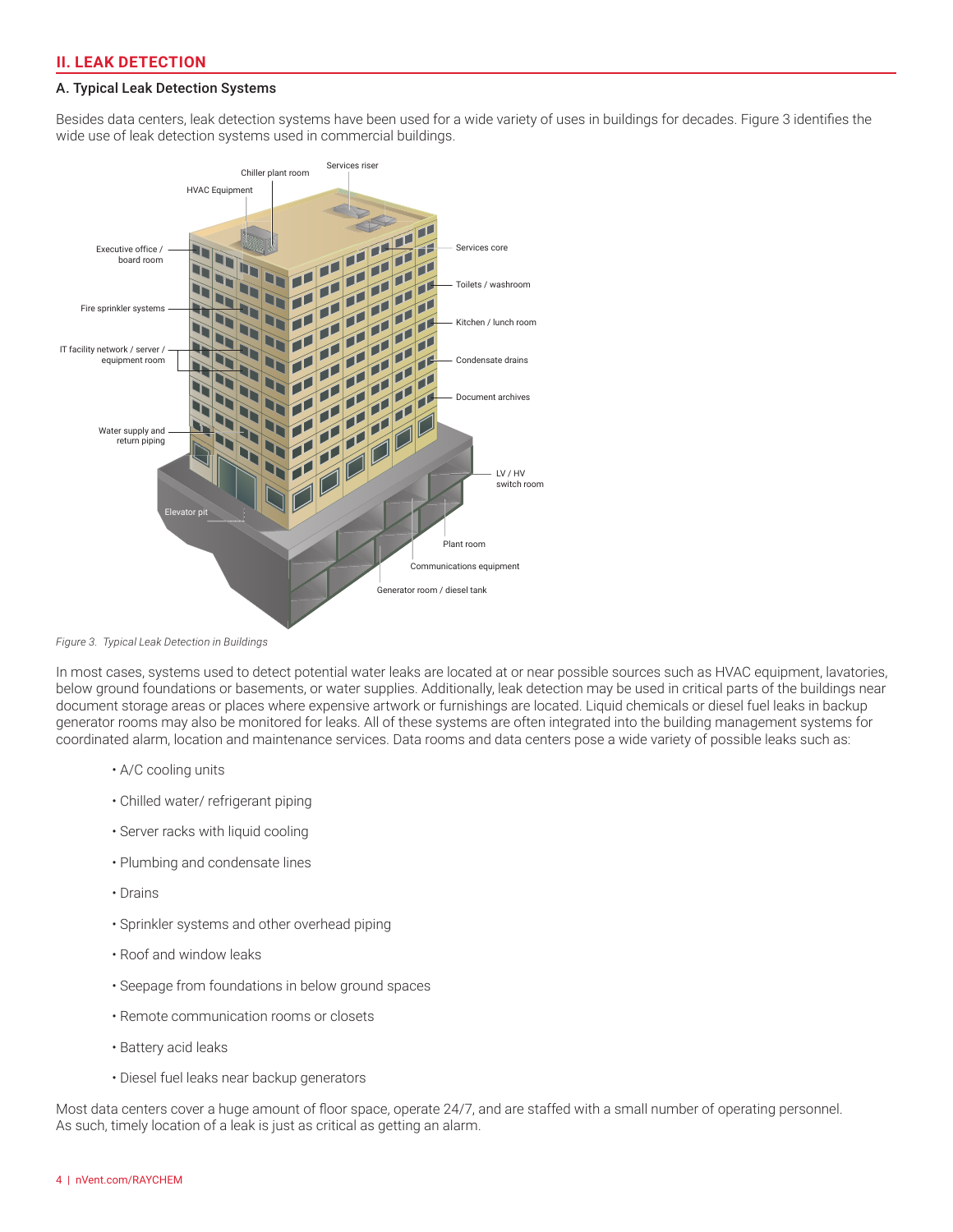#### B. Point Sensors

Leak sensors are available in a wide variety of shapes and sizes. The simplest type include probe or point sensors. When used to detect conductive fluids such as water, acid, or caustic, the probes consist of two-point contacts which send a signal when the conductive fluid touches both points at the same time.



*Figure 4. Example Point Contact Probes*

Emergency generators are currently used in the majority of data centers for backup power. Leaks from generators or their fuel tanks are not only a significant fire safety hazard but a significant threat to business continuity. Many of these generators are located in basements or below ground where water or moisture may be present. A specialty probe for quickly identifying a fuel leak is shown in Figure 5. This probe is designed to ignore water but identify fuel leaks including films floating on top of water. Such detectors comply with performance standards outlined in Factory Mutual Standard FM 7745.



*Figure 5. Example Fast Fuel Sensor*

#### C. Cable Sensors

Although probes and point sensors are reliable and effective at detecting fluids, a big issue is identifying where to put them. In drainage areas, drip pans or small confined spaces, they can be very cost effective. However, when the leak source is less well defined or difficult to predict such as along pipes, drains, or under raised floors, cable sensors are more effective.

Again, cable sensors come in a variety of types for different applications such as detecting water, acids, caustic, and other aqueous chemicals. Figure 6 includes examples of cable sensors.



*Figure 6. Example Cable Sensors*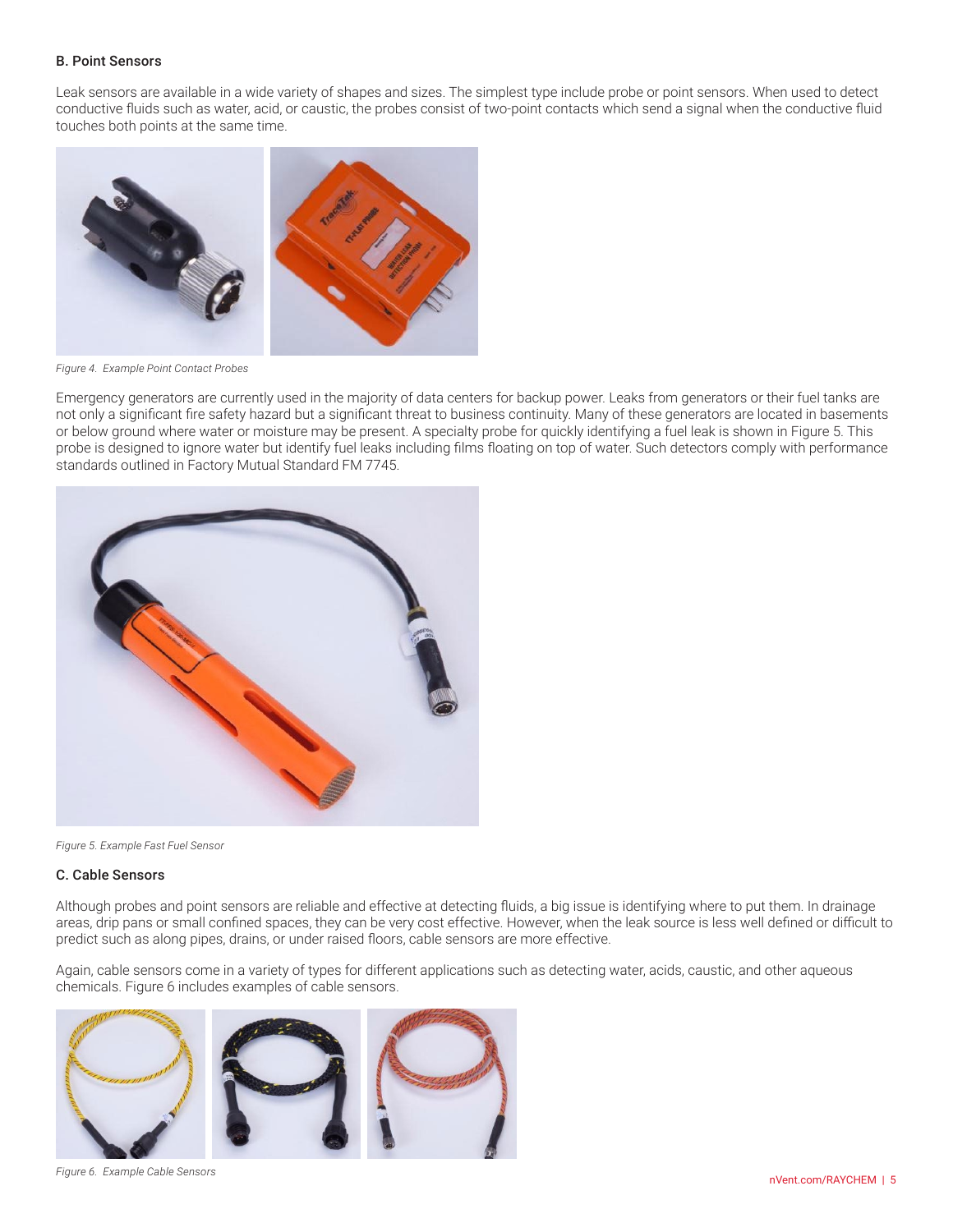A unique feature of some cable sensors is the ability of not only identifying that a leak occurred, but to accurately determine where along the cable the leak occurred. For example, when used under a raised floor or within a server rack as illustrated in Figure 7, a leak touching one portion of the cable would trigger the monitoring electronics to identify which specific floor tile or rack position to investigate.



*Figure 7. Example Leak Detection Cable Under Raised Floor or In Server Racks*

#### D. Leak Detection Monitoring Units

Leak detection sensors can be connected to numerous types of monitoring devices. The simplest monitor connects to a single probe or cable and provides an alarm as soon as it detects a leak. These types of modules do not locate the leak but usually include a switching relay for on/off control of a pump or valve to stop the leak.



*Figure 8. Non-locating Single Alarm Module*

Other module types include modules that connect multiple cables, probes and other sensors and include detection and full location capabilities. A wide variety of user interfaces are also available. In most cases, these modules are connected to Building Management Systems (BMS) or similar instrumentation or security monitoring systems.



*Figure 9. Locating Alarm Modules*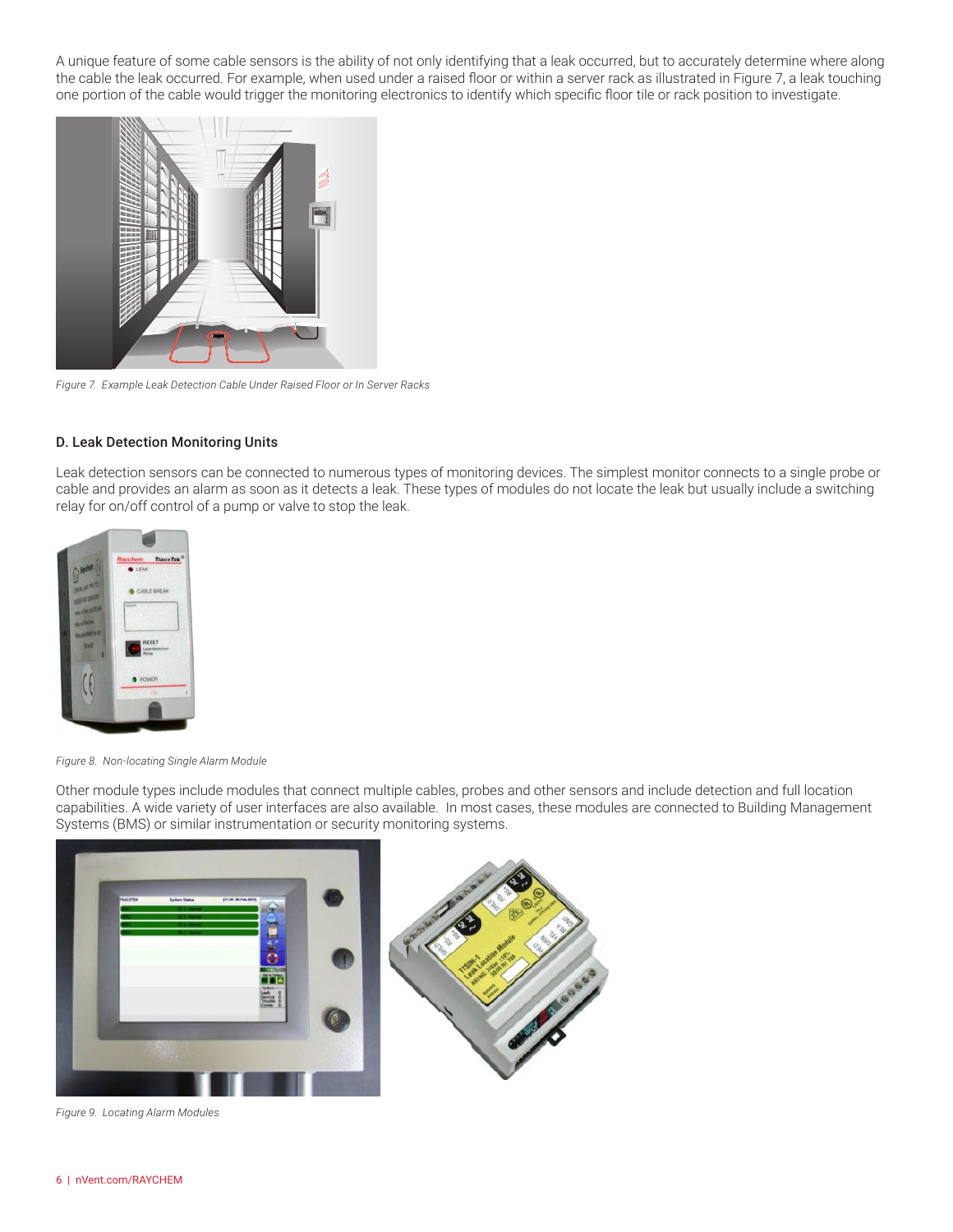# **III. DATA CENTER LEAK DETECTION GUIDELINES**

Data center designers and facility managers are often faced with decisions on where and how to protect against leaks. A few key guidelines can be followed:

- Assess where and how leaks can occur.
- Identify types of leaks
- Decide if point or cable sensing is needed
- Decide type of action needed when leak is detected



#### A. Where and How Leaks Occur

Predicting where and how leaks occur requires a thorough examination of the data center facility. The most obvious sources are those at, near or for the servers and computer equipment such as the server specific cooling equipment, HVAC, cooling fluid distribution piping, and under raised floors. However, less obvious sources may be weather related or due to faulty piping such as sprinklers, roofs, windows, lavatories, drains, or electric generators. Leak sources should be protected from the most likely sources with special emphasis on protecting sensitive area.

#### B. Types of Leaks

Leaks from water, caustic chemicals, and hydrocarbons are easily detectable but may require special sensors. Assess the types of leaks and the likelihood of threats.

#### C. Point or Cable

Designers often assume that they know exactly where the leak will occur or how it will flow. With proper designs of drip pans and drainage, point sensors can prove to be inexpensive and effective. However, as their name implies, they can only detect leaks at a single point. On flat surfaces, for example, fluids leaks may go around the point sensor without detection. Again, careful assessment of leak source and likelihood of occurrence may lead to cable type detection especially along pipes, under raised floors or areas where the source is less well defined.

#### D. Type of Action

Most leaks require some form of alarms. Where and how to alarm, acknowledge, and act must be considered for each type of leak. In many cases, a simple localized alarm is sufficient. In others, sending alarms along with location information needs to be sent to a centralized BMS or control room. At the same time a local user interface may be required. For example, if there is a leak under a raised floor, the leak alarm would usually be sent to a central point for local dispatch of someone to investigate and repair. In the data room, a graphical interface which displays precisely where the leak was detected and which floor panel to check under would greatly simplify the investigation. For some leaks, immediate action such as cutting off the source can be automated such as using a solenoid valve to turn off a water leak in a lavatory. In others, turning off the source may not be possible or provide other dangers such as cooling systems or sprinklers and should instead have an escalated alarm priority. In all cases, a carefully designed response plan must be created for each type of leak so that the response team can react timely and properly.

## **IV. CONCLUSIONS**

The rapid deployment and reliance on data centers has resulted in the need for multiple safeguards and levels of redundancy to monitor, protect and maintain their integrity. Unplanned outages can still occur. Water, heat, cooling system failures, air conditioning failures, backup generator failures and weather are significant sources of unplanned outages. Liquid leaks from these types of events are often the cause. Fortunately, leaks can be easily identified before they cause serious problems or outages. Leak detection technologies include systems for water, chemicals and fuels all of which may be needed for data centers. A comprehensive solution that can detect and locate all types of leaks in all types of locations is necessary. With proper assessment of the potential sources and types of leaks, designers and facility managers can design leak detection and action plans to minimize the risk of occurrence and downtime for repair.

<sup>[1]</sup> Overcoming the Causes of Data Center Outages, 365 Data Centers, 2016 [2] On Water Damage in the US: Statistics, Categories, and Prevention Tips, United States Adjusters, 2017 [3] Global Power and Cooling in the Data Center Market, Frost & Sullivan, 2015